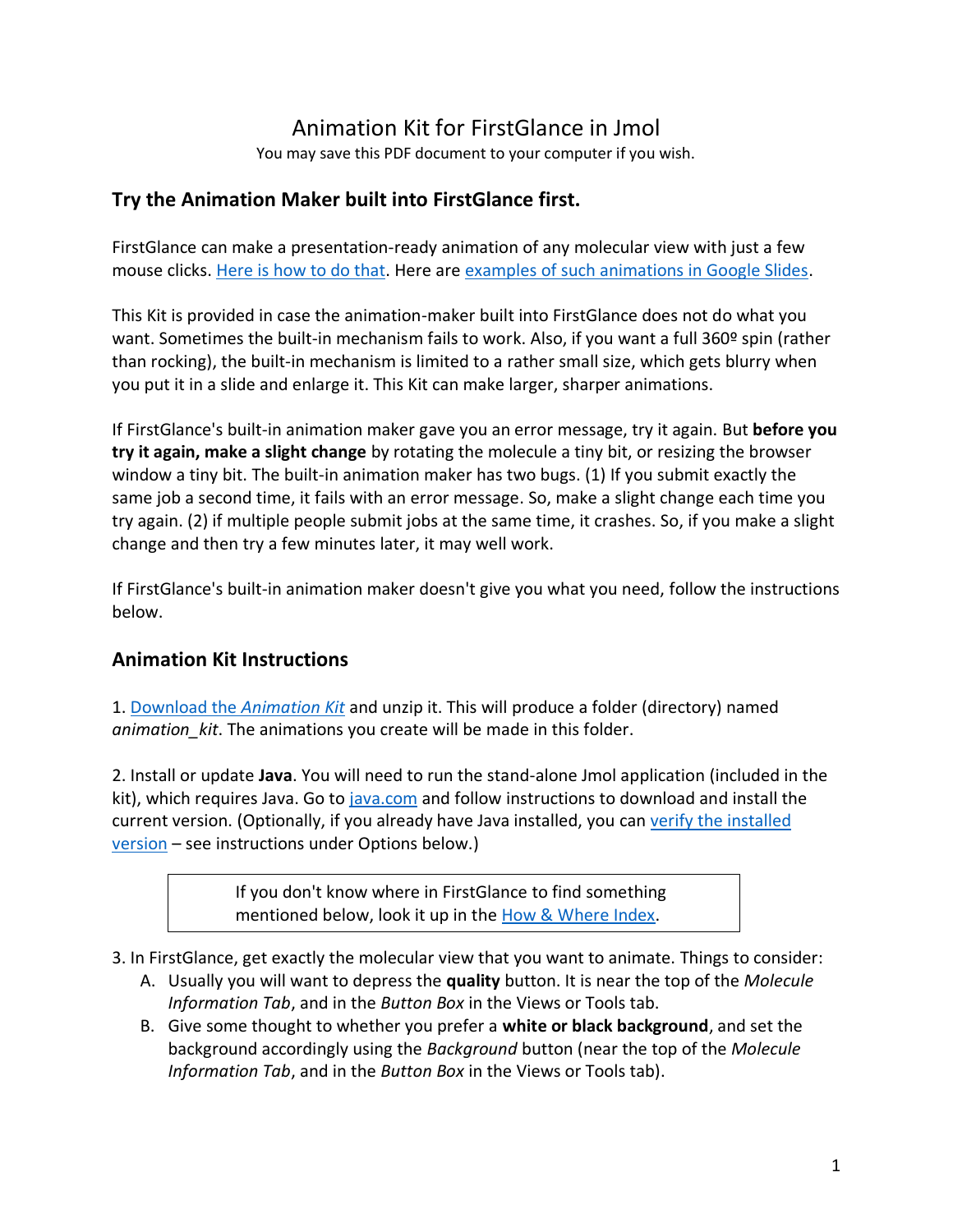- C. **Size** your browser window so that JSmol is the size you want for your animation. You can change the size later, but its simpler to start with the size and shape that you want. The animation can be rectangular if your molecule fits better in a rectangle. Large sizes will generate larger animation files. To avoid an unnecessarily large presentation file (.pptx), don't make the size larger than needed for a clear animation when projected. A square 500 pixels on a side is usually large enough.
- D. **Zoom** your molecule to fill JSmol. If there is a lot of empty space around the molecule, that empty space will be in your animation, taking up wasted space in your slide.

## 4. Save a **pngj** file:

- A. Right click on or near the molecule in JSmol, and on the menu that appears, click on *Console*. It is near the bottom of the menu. If you can't see the bottom, click higher up in JSmol to give the menu more room.
- B. In the *lower* box of the yellow-framed Console, type *write filename.pngj* (where "filename" is an appropriate name for the molecular view). It is crucial that **.pngj** is at the end of the filename. Press Enter, and OK saving the file, being sure to save it into your animation kit folder.

5. Run Jmol: double click on the file **Jmol.jar** in your animation kit folder. A black window should appear. (Important: if you run Jmol.jar from a different folder, your animation file will be saved there, not in the animation kit folder.)

6. **Display** your molecular view in Jmol. Drag your pngj file and drop it into the black Jmol window. OK changing the window width and height to the size when you saved your molecular view. Your molecular view should appear.

If the **slab** button is depressed in your molecular view, and for **Density Maps**, see [Animating a Slabbed View](#page-2-0) (under *Options* below) for special instructions that supersede steps 7 and 8 below.

7. Set the **animation speed**: Drag the file *playback-slow.spt* and drop it onto your molecular view. (Later, if you repeat this step, you may choose a different speed.)

## 8. **Create** the animation file:

- A. Decide whether you want rocking or spinning. If rocking through 40, 60, or 90 degrees is sufficient, the animation file will be smaller. If you need to show all sides of the molecule, you can spin (360°), but the animation file will be larger.
- B. Decide whether to rock or spin around the X (horizontal) or Y (vertical) axis.
- C. Drag the appropriate file and drop it onto the molecule. For example, if you want to rock 60 degrees around the Y axis, drag and drop the file **rock-y-60.spt**. The molecule will begin to move. Wait until it stops moving. This may take several minutes.

9. **Rename** the animation file: The previous step will create a file whose name begins **rock** or **spin**, and ends in **.gif**, in your animation\_kit folder. Rename it to something appropriate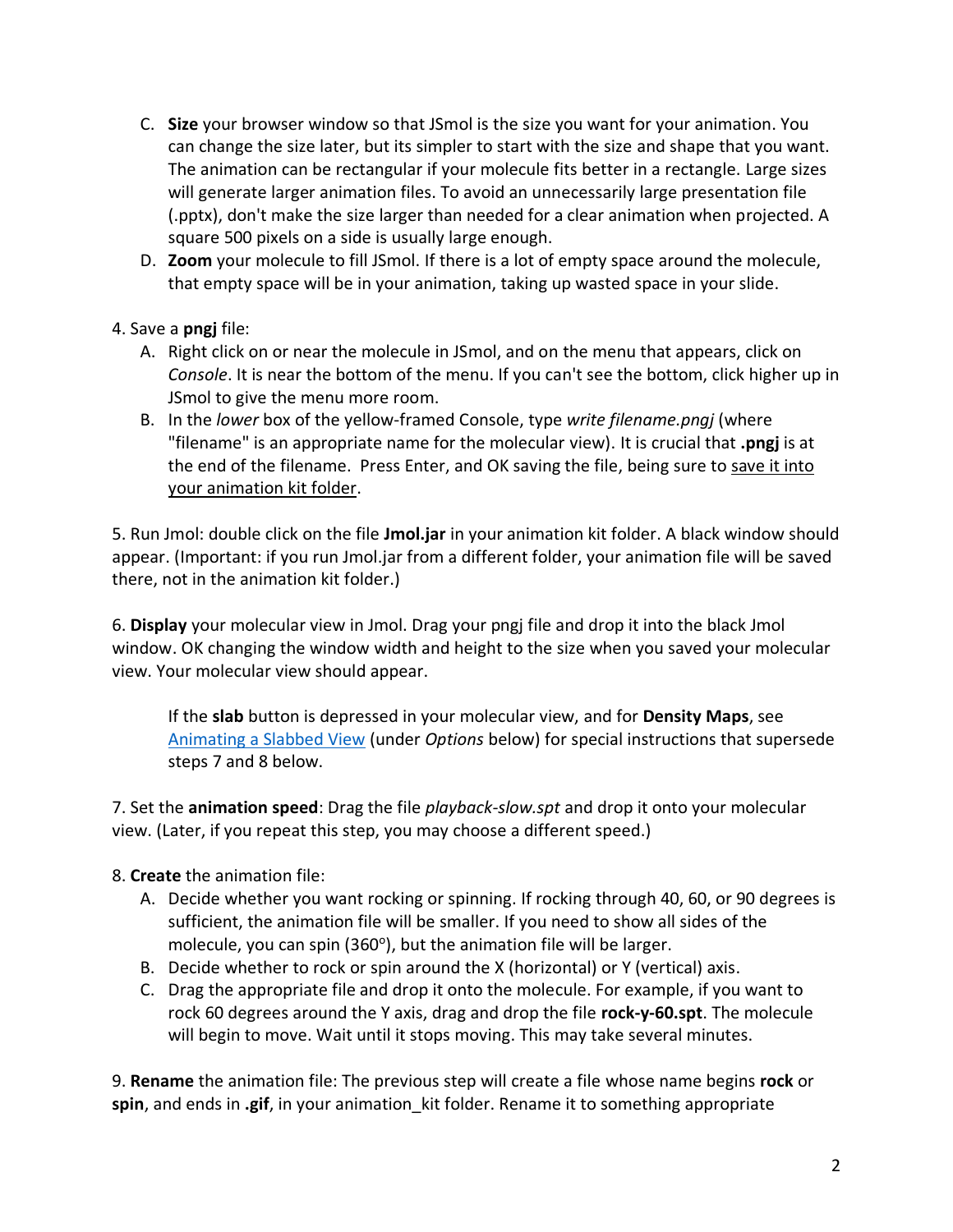(**keeping .gif as the end of the file name!**), because if you make another animation, it will overwrite this file.

10. Drag the .gif file and **drop it into a slide** in your presentation. Resize and position as desired. In Google Slides, it will animate automatically. In PowerPoint, it will animate only when you go into *Slideshow/Projection* mode. (Optional: you can preview the animation by dragging the .gif file and dropping it into a web browser window.)

Repeat steps 3-10 to make additional animations.

If you have any problems with the animation kit, we'd like to help, and to know how to improve it. Please contact m0lviz@yahoo.com

# **Options**

## **Adjusting animation size, zoom (optional):**

After you drop your pngj file into Jmol, and see your molecule, and *before* you set the playback speed and generate the .gif file, you may resize the Jmol window if you wish. The animation .gif file will be the same size as the window. You may also rotate the molecule to a different starting orientation, or zoom it (mouse wheel, or hold down Shift while dragging up/down).

### **Making other rocking angles or playback speeds (optional):**

The files **playback....spt** contain Jmol commands that set the frame capture rate and playback speed. If you wish, you can try other values by duplicating one of these files and editing it with a [plain text editor.](http://proteopedia.org/wiki/index.php/Help:Plain_text_editors)

The files **rock....spt** contain Jmol commands that determine the rocking angle. If you wish, you can try other angles by duplicating one of these files and editing it with a plain [text editor.](http://proteopedia.org/wiki/index.php/Help:Plain_text_editors) Note that the value at the end of the command is *half* of the full sweep angle.

### <span id="page-2-0"></span>**Animating a slabbed view including Density Maps**

If the **Slab** button in FirstGlance was depressed when you saved your pngj file, or for **Density Map** views, the slabbed view will not be maintained in the animation, without the special methods below.